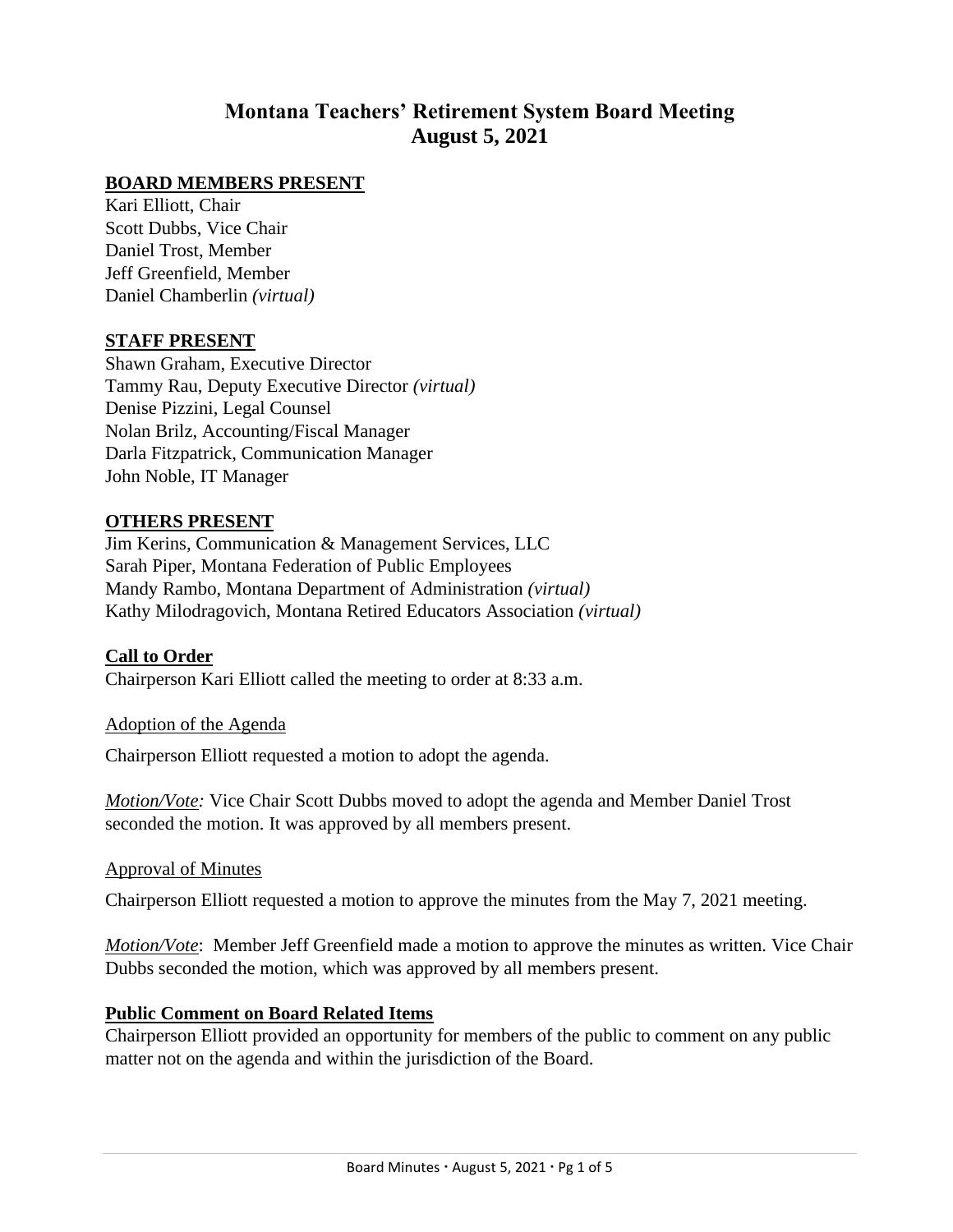Sarah Piper of MFPE appreciated being asked to participate in the stakeholder survey and was pleased to help promote participation in the TRS member survey as well.

# **Strategic Planning**

### Long Range Planning

Jim Kerins of CMS provided an overview of the strategic planning process, which now is familiar to Board members and has been used successfully for the last several years.

Members of the Board agreed the current TRS mission, vision statement, and guiding principles remain valid and well crafted. No changes were recommended. Executive Director Shawn Graham then reviewed several important objectives on the commitment worksheet developed in the fall of 2019 that TRS has achieved. Other objectives are of an ongoing nature and will be carried over to the 2021 commitment worksheet. Mr. Kerins complimented the Board and staff on accomplishing so much over the last two years, especially given the challenges imposed by the pandemic.

Planning and budgeting for ongoing system maintenance and enhancements will be a focus area for discussion. The major phases of the M-Trust project were completed successfully, but further gains in productivity and service could be achieved through additional enhancements. Results from the recent member survey indicated a strong preference for automating more services and business processes, such as the retirement application process. While survey responses indicated that retirees are more likely to use *My TRS* (the secure online member portal), current educators generally have higher expectations for conducting business online.

Mr. Kerins then reviewed the results of the TRS staff survey. Overall, staff are proud of low turnover, strong leadership and high level of expertise within the organization and the high-quality service they provide to members and employers. The group then reviewed and discussed survey results from external stakeholders, which also were largely positive and supportive.

### Public Comment

Sarah Piper of MFPE said their members appreciate everything TRS does to keep their retirement system healthy.

### **Strategic Planning** – *Continued*

After a short break, Mr. Kerins continued with a review of strengths, weaknesses, challenges and opportunities for TRS, and he made refinements to the list based on input from the group. Many of the items listed in each category came from Board, staff, and stakeholder surveys and will help TRS to prioritize goals and objectives over the next biennium.

### Public Comment

There were no comments.

At 11:48 a.m. the group adjourned for lunch.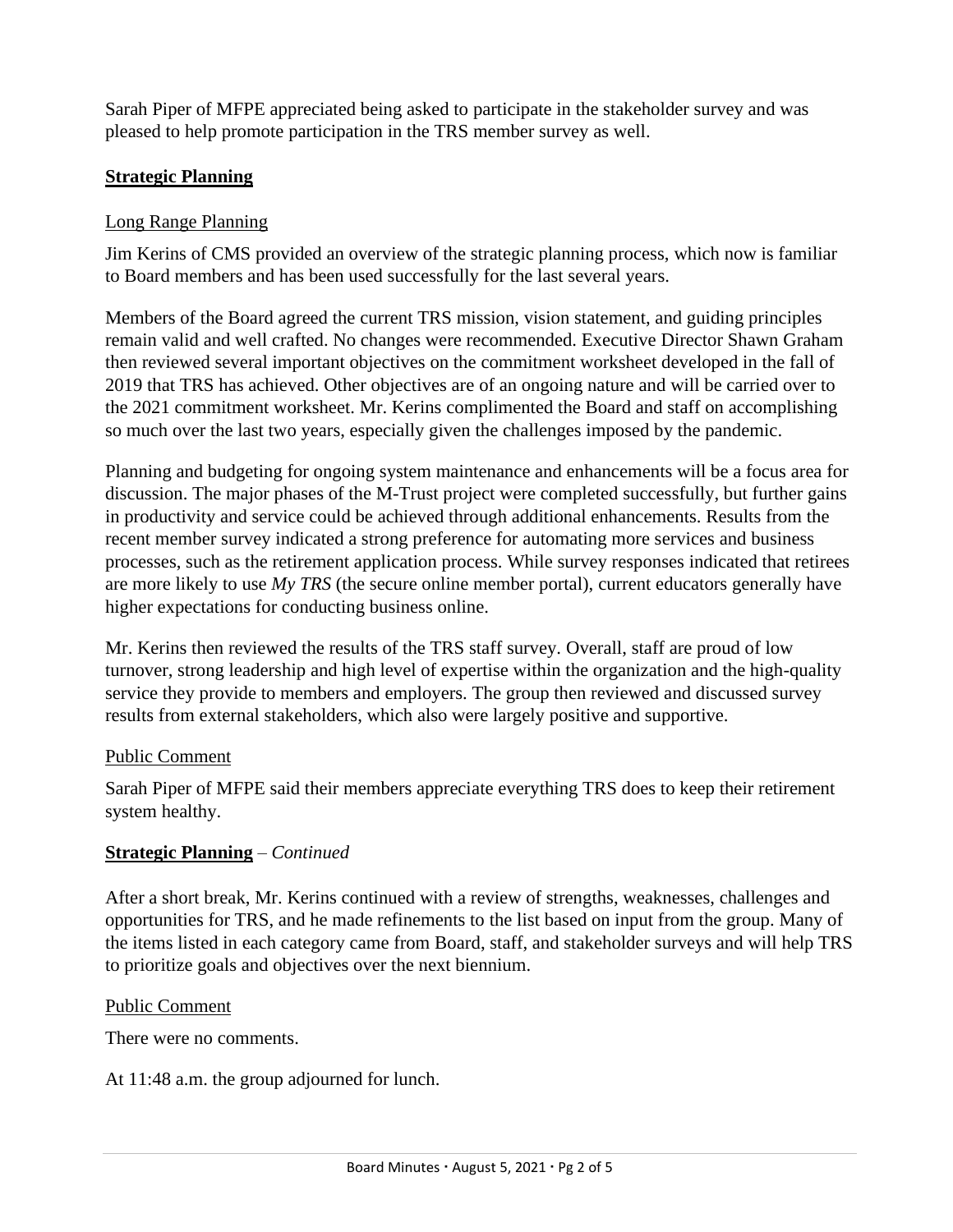# **Disability Applications**

### *Closed Meeting*

Executive Session to Discuss Disability Applications

The meeting resumed at 1:00 p.m. and was closed to the public, as a disability applicant's right to privacy clearly exceeds the merits of public disclosure.

Deputy Director Rau presented three application for disability retirement benefits.

# *Open Meeting*

The meeting was reopened at 1:15 p.m.

*Motion/Vote:* Chairperson Elliott requested a motion on the disability retirement application for member L.E.B. Member Greenfield moved to approve the application, which was seconded by Member Trost. It was approved by all members present.

*Motion/Vote:* Chairperson Elliott requested a motion on the disability retirement application for member J.B.N. Vice Chair Dubbs moved to approve this application and Member Greenfield seconded it. The motion was approved by all members present.

*Motion/Vote:* Chairperson Elliott requested a motion on the disability retirement application for member D.T. Member Trost moved to approve the application and the motion was seconded by Vice Chair Dubbs. It was approved by all members present.

### Public Comment

There was no public comment.

### **Strategic Planning** – *Wrap-up*

Mr. Kerins reviewed the list of potential goals and objectives identified by the TRS management team prior to this meeting. Mr. Graham said that developing an online retirement application should be a high priority. John Noble, TRS IT manager, stated the Governor's Office has an initiative called "Digital First" and this type of enhancement would fit that guidance well. After discussion, Board members offered support for including a reasonable set of system enhancements in TRS's annual budget request.

Another TRS leadership priority is to modernize the TRS public website and secure online portals by applying what's known as "responsive web design." Rather than a static, menu-driven layout, a responsive website adjusts the display automatically for the type of device being used (e.g., cell phone or desktop computer). This will become more important as paper-based processes are converted to online services.

The group discussed a number of other business process improvements, communication objectives, and outreach opportunities for Board and staff. As in previous years, some respondents to the stakeholder survey would like TRS to loosen existing limitations on working retirees. Mr. Graham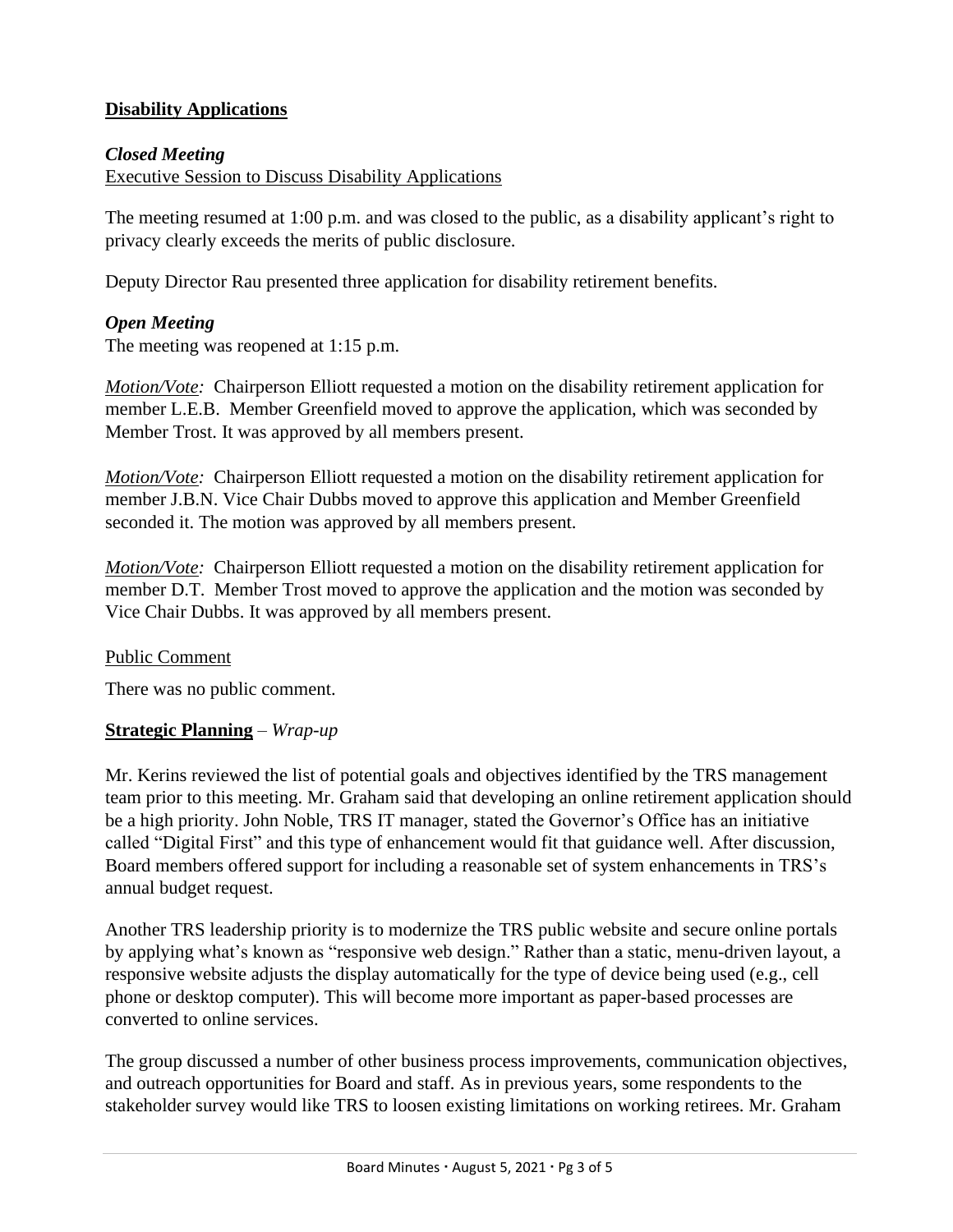asked whether the Board was interested in examining what other states are doing, such as offering phased retirement programs or otherwise allowing employers greater flexibility in hiring retirees into positions reportable to the retirement system. The Board's duty is to protect the stability of the system and they want to be well prepared for any legislative pressure to adopt such changes.

Mr. Kerins will consolidate the goals and objectives discussed today into a strategic planning document and commitment worksheet for final Board approval at the October 2021 meeting.

### Public Comment

There was no comment.

### **Administrative Rule Review**

#### Review Proposed Rule Revisions

Chief Legal Counsel Denise Pizzini reviewed a list of proposed revisions to TRS Administrative Rules. These revisions are being made to reflect changes made in statute as well as to clarify TRS's application of law. Upon Board approval, the rules will be published in the Montana Administrative Register for public comment.

#### Public Comment

Sarah Piper of MFPE thanked Ms. Pizzini for reviewing these rule changes, as MFPE staff do receive related questions from their membership.

*Motion/Vote:* Member Trost moved that the Board adopt the proposed rule revisions. Vice Chair Dubbs seconded the motion, and it was approved by all members present.

### **Administrative Business**

### Tentative 2021 Meeting Dates

Tentative dates for the remaining meetings in 2021 are October 8 and December 3, 2021. The October 8 meeting was confirmed, and a request was made to move the December meeting to Thursday, December 2, 2021.

#### Public Comment

There were no comments.

#### Next Meeting

The next meeting will be held Friday, October 8, 2021.

#### **Adjournment**

With no other business before the Board, Chairperson Elliott requested a motion to adjourn.